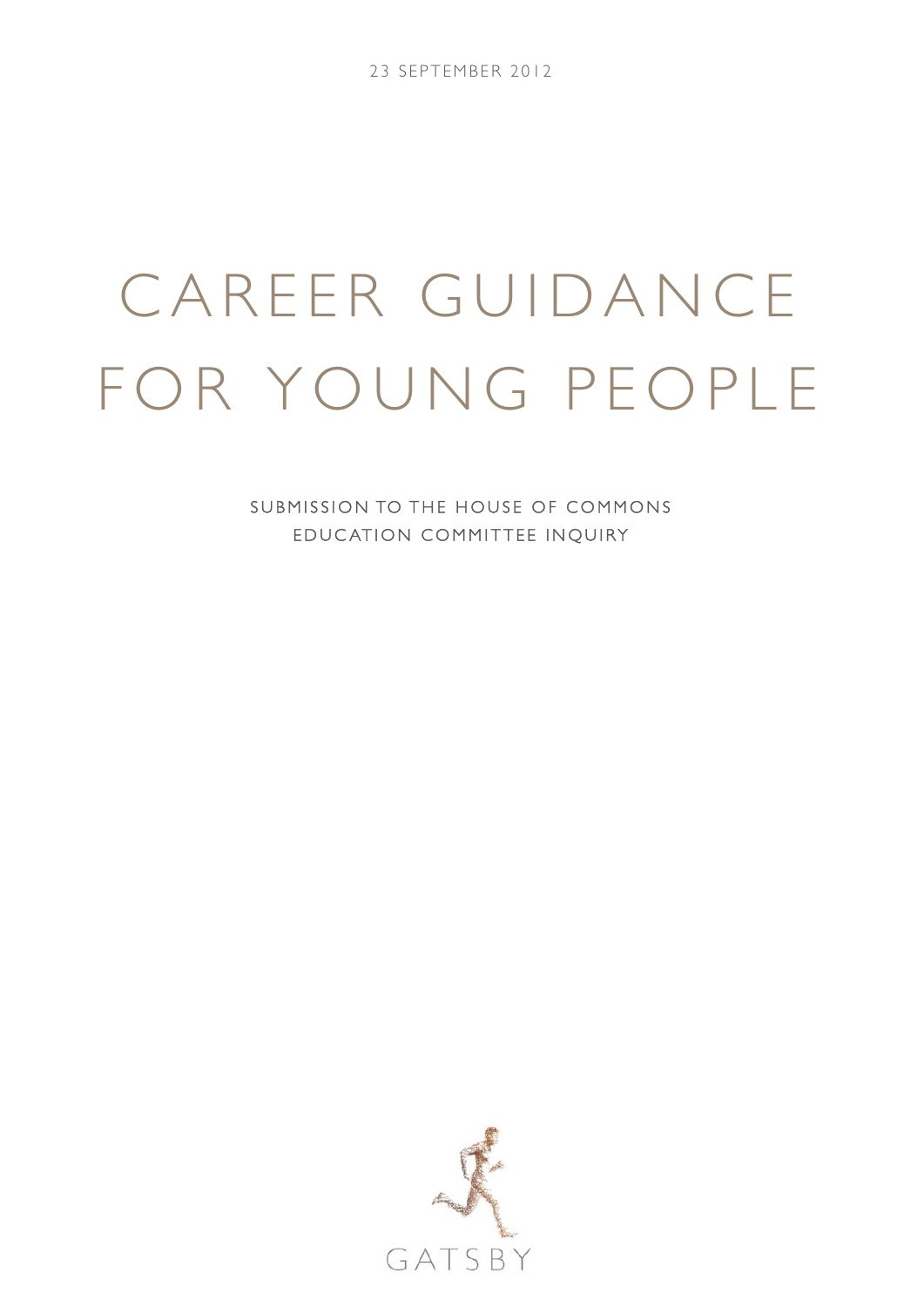# **INTRODUCTION**

- 1 Gatsby is a Trust set up in 1967 by David Sainsbury (now Lord Sainsbury of Turville) to realise his charitable objectives. We focus our support on the following areas:
	- Plant science research
	- − Neuroscience research
	- Science and engineering education
	- Economic development in Africa
	- Public policy research and advice
	- − The Arts

 $\overline{a}$ 

- 2 One of Gatsby's primary aims in education is to increase the proportion of young people with skills in science, technology, engineering and mathematics (STEM), especially at technician level (Level 3+). We recognise the critical importance of career guidance in helping to achieve this goal and, in 2010, commissioned a report on career guidance in STEM from Sir John Holman<sup>1</sup>. The report made a number of recommendations, most of which are relevant to career guidance in general, not just STEM<sup>2</sup>. This response draws on the evidence base for that report.
- 3 The importance of young people receiving good guidance to help them make the right choices for their futures is self-evident and we do not intend to labour the point. However, given Gatsby's interests, there are several other key points and recommendations we wish to make.

# **SUCCESSIVE GOVERNMENTS HAVE FAILED TO CREATE A SYSTEM THAT GIVES ALL YOUNG PEOPLE ACCESS TO HIGH-QUALITY CAREER GUIDANCE**

- 4 Career guidance is one of the most frequently reformed parts of the education system. Every incoming government over the last 20 years has denounced the career guidance system they inherited, and hastily implemented an extensive programme of reform, often at significant cost.
- 5 As yet, none of these reforms have created a system that provides consistently good career guidance to all young people. And early indications are that the current Government's policies will be no different; the quality of career guidance in schools is likely to remain highly variable under the new arrangements.

### **INDEPENDENT GUIDANCE IS NECESSARY BUT NOT SUFFICIENT, AND QUALITY ASSURANCE IS CRITICAL**

6 We understand why Government is devolving responsibility for career guidance to schools, particularly given the recent failures of government-led interventions in this area. But we firmly believe that this devolution must come with a statutory duty that is clear and robust. Schools should then be expected to either comply with the duty or give a satisfactory explanation as to why they are not. We are concerned that the new statutory duty introduced under the Education Act 2011 is too weak to enable this to happen, and does not provide for a mechanism by which parents can be assured that their children are receiving good career guidance.

Sir John is Emeritus Professor at the University of York and a Senior Education Advisor for the Wellcome Trust. He was Centre Director at the National Science Learning Centre from 2004-10, and was National STEM Director for the Government from 2006-2010.<br><sup>2</sup> *STEM Careers Review*, J. Holman and P. Finegold, Gatsby, November 2010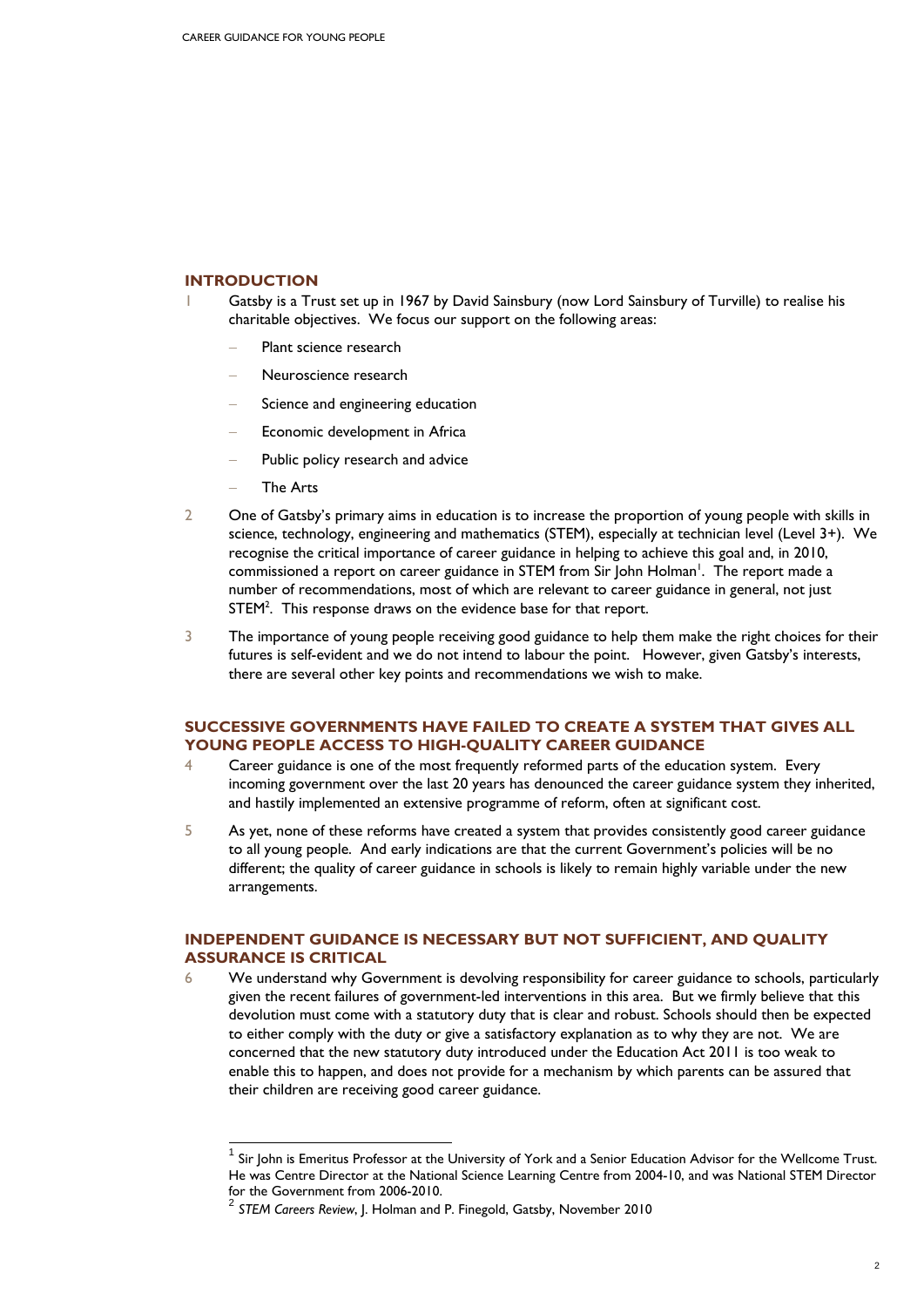$\overline{a}$ 

- 7 Furthermore, the new statutory duty only requires schools to secure independent guidance, and whilst this is important, it is not enough. Career guidance is best provided through a mix of provision, including advice from subject teachers and form tutors, direct contact with employers and universities, and guidance from careers specialists. The Statutory Guidance note issued to schools recognises this, but still does not require anything of schools beyond the provision of independent advice, nor does it require schools to provide pupils with face-to-face careers guidance<sup>3</sup>.
- 8 Although the Statutory Guidance note includes three ways in which schools can quality assure their provision, these are just recommendations, and schools will not be compelled to adhere to any of them<sup>4</sup>. In addition, whilst we strongly advocate the routine use of all three methods of quality assurance, it is unlikely that any of them will hold significance for, or be understood by, parents or pupils. When making decisions about where to send their children to school, we believe parents should be able to find out, in a straightforward way, whether schools are providing high-quality career guidance.
- 9 **We are concerned that the Government's decision to devolve responsibility for career guidance to schools has not been accompanied by a strong framework of quality assurance and a statutory duty against which schools can be held to account. We recommend that Government gives Ofsted a greater and clearer remit in respect of career guidance in schools.**

### **SUBJECT TEACHERS ARE AN IMPORTANT SOURCE OF CAREER GUIDANCE**

- 10 Just under a half of Key Stage 3 learners say they receive career guidance from their subject teachers<sup>5</sup>. Subject teachers are trusted by learners, and have abundant opportunities to bring careers awareness into their lessons. Yet even specialist teachers are unlikely to have knowledge of the full range of careers available to pupils with, for example, science qualifications. A teacher who progressed from school straight to university and then became a teacher in their early twenties, for example, is likely to have little or no understanding of apprenticeships or other vocational pathways. Teachers need to be empowered with access to independent information about careers to help them carry out this important part of their role effectively. Other independent bodies with specialist knowledge also have a role to play. For example, the National STEM Centre houses a collection of STEM Careers Resources that is freely available to all teachers<sup>6</sup>.
- 11 **Government should encourage subject teachers to use professional development opportunities to ensure they can provide high-quality advice to pupils about different careers and qualification routes.**

<sup>3</sup> *The duty to secure independent and impartial careers guidance for young people in schools. Statutory guidance for head teachers, school staff, governing bodies and local authorities*, DfE, March 2011

The three are: adherence to a quality standard for schools; securing guidance services from an agency that meets the Matrix standard; and using careers professionals who are members of their professional body.<br><sup>5</sup> Research showed that sexus 70% of 1% and all the sexus 10% of their professional body.

Research showed that some 78% of Key Stage 3 pupils gain their information about jobs and careers from their family, 50% from careers teachers, 48% from subject teachers, 23% from form teachers and 20% from careers advisers. *STEM Careers Awareness Timelines: Attitudes and Ambitions Towards Science, Technology, Engineering and Maths (STEM at Key Stage 3)*, Hutchinson, J., Stagg, P. and Bentley, K. iCEeGS, University of Derby, 2009.<br><sup>6</sup> http://www.nationalstemcentre.org.uk/elibrary/collection/207/stem-subject-choice-and-careers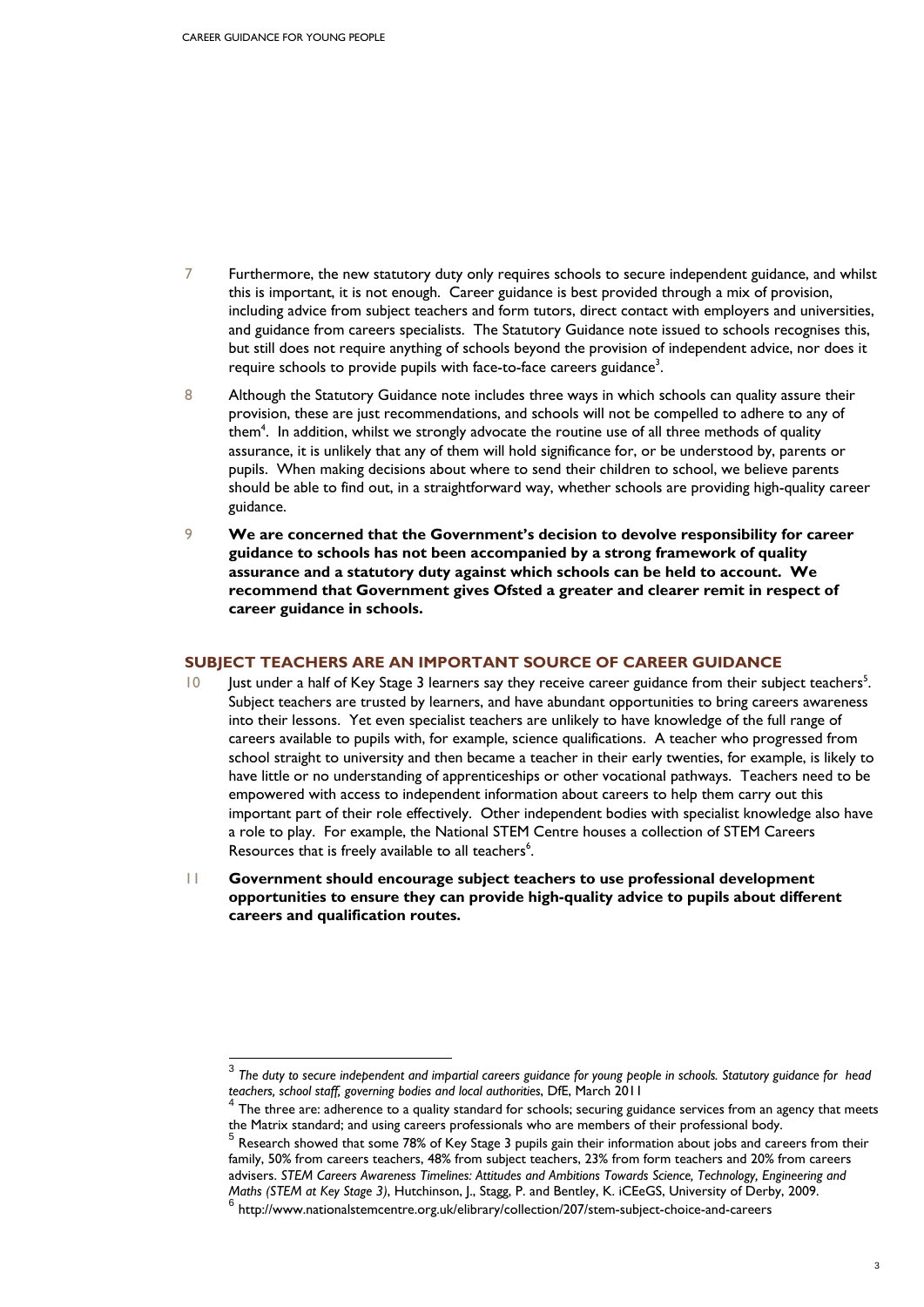# **THERE NEEDS TO BE BETTER ACCESS TO AUTHENTIC LABOUR MARKET INFORMATION**

- 12 Universal access to the internet, together with the 'open data' agenda, have opened up the possibility of young people and their parents gaining direct access to authentic Labour Market Information (LMI). This will enable them to see for themselves the employer demand, salary levels and qualifications required for a wide range of occupations.
- 13 In 2011, Gatsby funded Sir John Holman to carry out a feasibility study into how this could be achieved in practice. We are pleased that, as a consequence, the Skills Minister John Hayes has remitted the UK Commission for Employment and Skills (UKCES), with Sir John Holman as an adviser, to pilot an 'LMI for All' project. The ambition for this project is to create a database that can provide the public with user-friendly access to authentic, live LMI that is drawn from existing labour market surveys. An independent source of LMI of this kind has the potential to transform the way learners and their parents receive information about the earnings and opportunities in different occupations, and the qualifications required.
- 14 However, for the LMI to be as effective as possible, it is important that it is collected at a sufficient level of granular detail. The way in which occupations are currently classified, using four digit Standard Occupational Classification (SOC) codes, is not always sufficient, and means that data on certain occupations is not recorded<sup>7</sup>.
- 15 **We welcome the 'LMI for All' pilot project set up by Government, which will test the feasibility of creating a national LMI database. We strongly recommend that, if successful, this pilot is rolled out nationally. Furthermore, to help ensure the LMI is of maximum use to the public, we recommend that Government collects LMI data at a level equivalent to 5 digit SOC codes. Sir John Holman would be happy to provide further evidence to the Select Committee about this project.**

# **CAREER GUIDANCE NEEDS TO START YOUNG**

- 16 There is abundant evidence of the need to start career guidance young much younger than the National Careers Service is currently configured towards. High quality careers advice is needed right through to adulthood, but the evidence is clear that decisions about directions of travel are often made at a very early age<sup>8</sup>. In primary school, children begin to form a picture of what their future lives will be like, leading, by the age of 14, to the first of a series of formal decisions about their future subject and qualifications choices. These decisions can open or close their career options.
- 17 It is critically important that the work of building general awareness of careers options begins in primary schools and at Key Stage 3. This will help to ensure that, when learners make subject and qualifications decisions, they do so in the light of good information about their long-term value. The Department for Education is consulting on whether the statutory duty to provide career guidance should start in Year 8 (as opposed to Year 9 at present). We support this change, but suggest it should start at Year 7.

 $\overline{a}$ 

Standard Occupational Classification (SOC) codes are a standardised way of listing occupations. For example, SOC code 2125 is "Chemical engineers". The more digits in the SOC code, the more specific the occupation.<br><sup>8</sup> For example, *Taking a Leading Role*, Royal Society, 2004